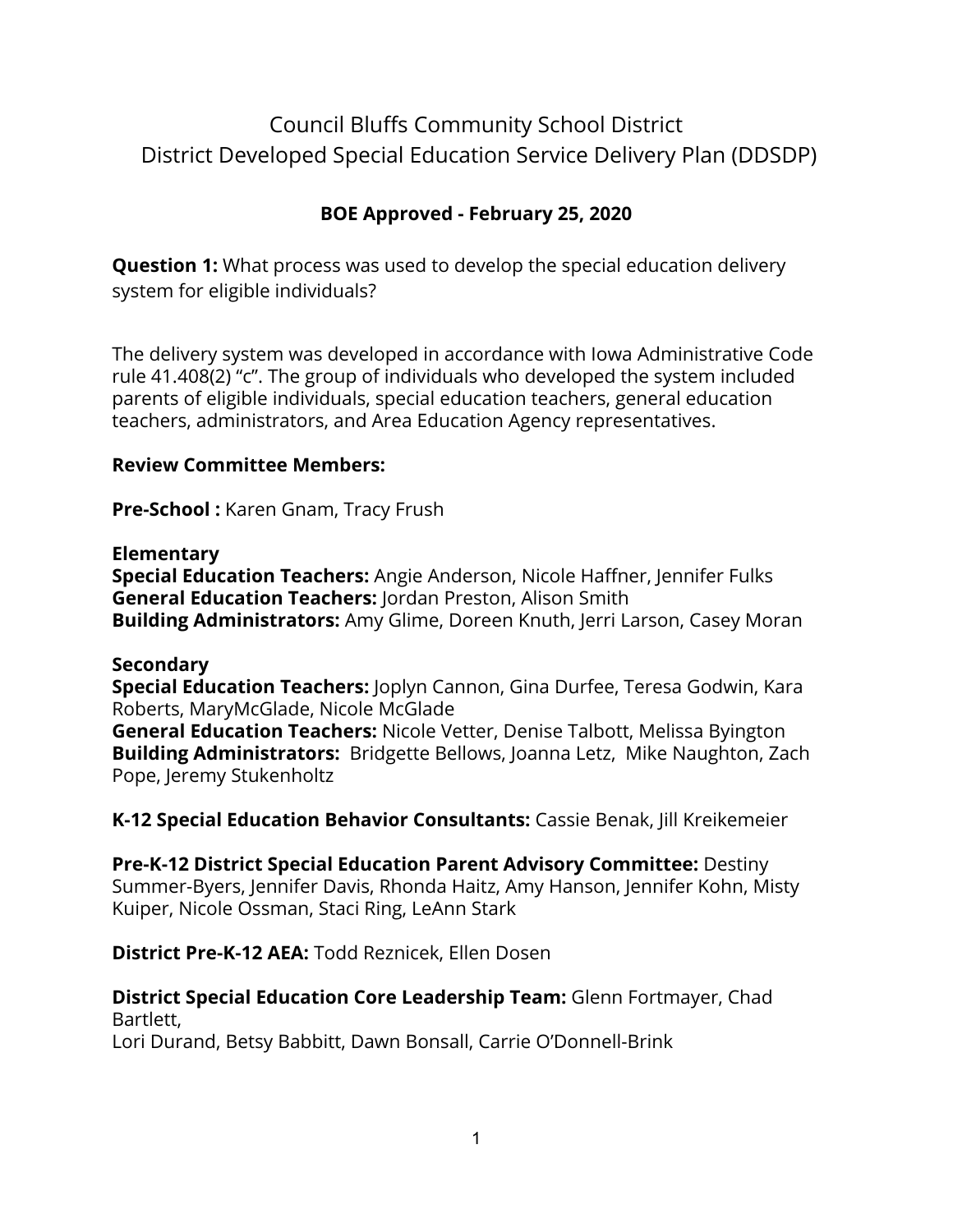## **Description of how the plan will be communicated to others:**

- IEP team discussions
- Presented to teachers, administrators, and staff through regular professional development
- Distribute brochure to parents or other interested parties
- Include on the district webpage

## **Additional Information:**

- Professional development with general and special education staff focuses on maintaining rigorous curriculum aligned to the Iowa Academic Standards or Iowa Early Learning Standards for Preschool
- Students with IEPs participate in district assessments the same as non-IEP peers to evaluate grade level progress aligned to the Iowa Core unless identified as participating in Alternate Assessment on the IEP
- Service delivery descriptions and actual services are based on student need as determined by data collection and analysis, including progress monitoring data
- Schools have created a culture of accommodation and inclusion and continuously strive to increase the number of students with disabilities participating in mainstreaming or inclusion through the following:
	- PowerSchool notification ("Green Book") listing instructional and testing accommodations
	- Staff participation in team meetings and PLCs focusing on student performance
	- Professional development on differentiating instruction for students with special needs
	- Include general education teachers in the development of IEPs

## **Question 2:** How will services be organized and provided to eligible individuals?

Services for all eligible students are determined by the IEP team, which includes the parent(s), student when appropriate, general and special education teachers, local education agency representative (LEA) and other support staff as needed. Services are provided along a continuum based on the least restrictive environment (LRE) for each student.

**Services and Organization** Services may be provided within the district, or through contractual agreement with other districts and/or agencies. The continuum includes services for eligible individuals ages 3 to 21. Within the continuum listed below, the Early Childhood Special Education Services (ages 2 years, 9 months to 5 years) are provided in the district preschool programs which meet one of the following:

● Iowa Quality Preschool Program Standards (IQPPS)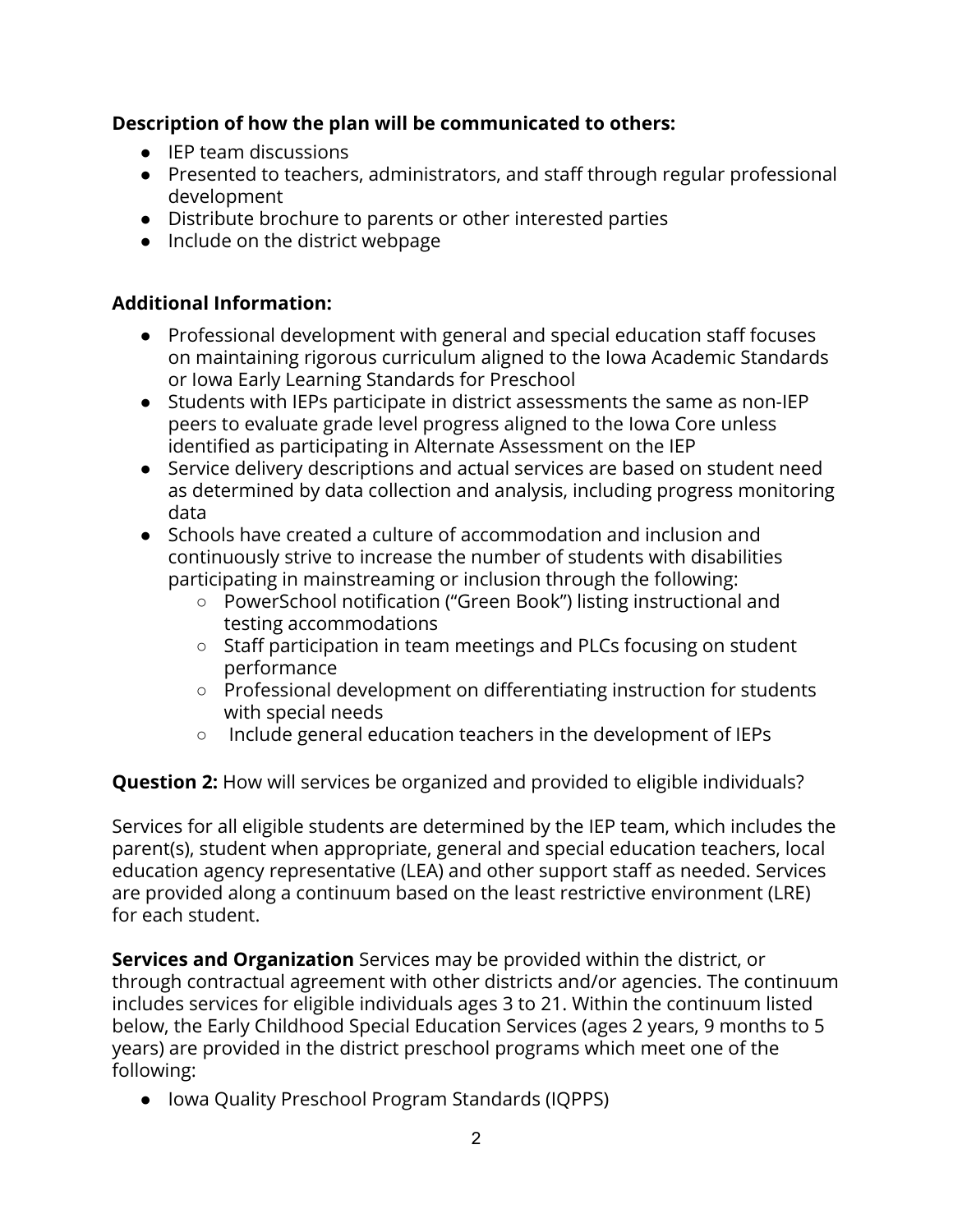- National Association for the Education of Young Children (NAEYC)
- Head Start Standards
- Iowa Quality Rating Standards (QRS)

### **Continuum of Service:**

**Collaboration Service** Direct, intermittent service is provided by the special education teacher in the general education classroom based on student IEPs. Co-planning between general and special education teachers on delivery, instruction, assessment, and curriculum accommodations occurs as needed based on student IEP. General education teachers are responsible for professional duties and following student accommodations on a daily basis; special education teachers may provide services on a periodic basis. Students with IEPs have accommodations, and progress monitoring of goals is the responsibility of the special education teacher.

**Co-Teaching in General Education Classrooms (Grades 6-12)** General and special education teachers in partnership have direct daily joint responsibilities in the classroom. Both the special education and general education teachers are responsible for planning the implementation of accommodations and curriculum changes as needed for each student with an IEP. Students with IEPs have accommodations, and progress monitoring of goals is the responsibility of the special education teacher.

**Dual Endorsed Integrated Special Education Programs in General Education Classrooms (Grades Pre-K)** Direct services are provided by a teacher who is dual endorsed in special education and general education in these ¾ day settings. Curriculum modifications and accommodations are made as needed based on student IEPs. Up to 50% of the students in the classroom can receive specially designed instruction. Progress monitoring of the IEP goals is the responsibility of this same teacher.

**Pullout Content Classes** The student receives support for the general education curriculum in a separate classroom for students with IEPs. When services cannot be delivered in the general education class, the student will receive some or all services in a separate educational setting. These services can include, but are not limited to, special classes, special schools, home instruction and instruction in hospitals and other outside agencies. The special education teacher/service provider is responsible for monitoring the student's progress on IEP goals as determined by the IEP team. This service can include the following classes:

- Pull-out content classes in math, reading, and language arts (K-12)
- Pull-out content classes in science and social studies (9-12)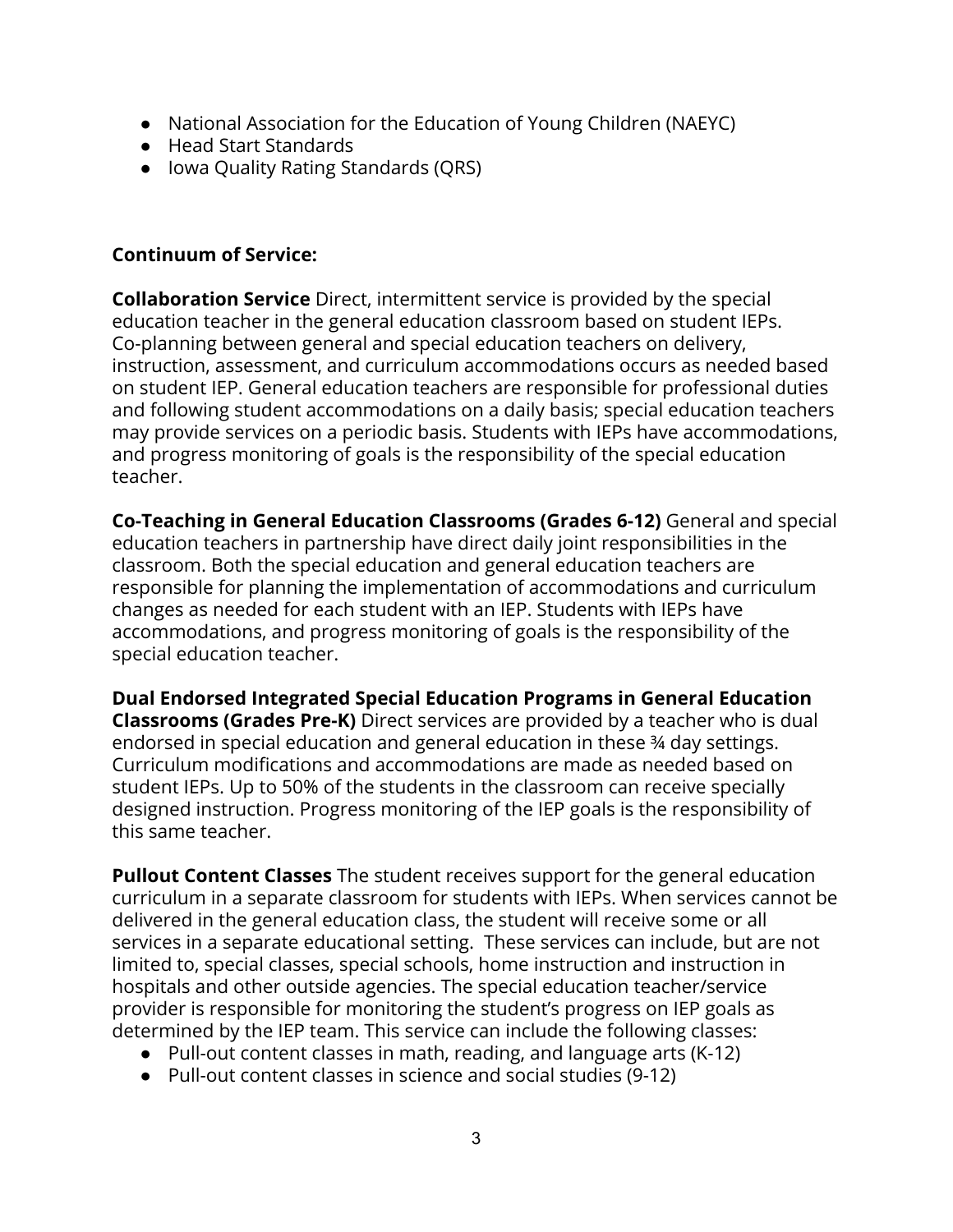**In-District Specialized Programs** These programs are designed for students who have more intense needs in areas of instruction and social-emotional learning with a smaller class size, and a smaller adult/student ratio. Students participating in In-District Specialized Programs are both placed and may be integrated into another program at a regular education building or in the general education setting for part of the school day per IEP team decisions. Current programs include:

- Autism Program
- Behavior Support Program
- Extended Learning Program
- Therapeutic Learning Program
- Specialized Preschool Program
- Elementary Transitions Program
- Kanesville Alternative Programs- Middle School Transitions, High School Passages

**Out of District Specialized Programs** These programs are designed for students who have more intense needs in areas of instruction, class size, and adult/student ratio than what can be provided by In-District Special Programs. Students in Out of District Specialized Programs are both placed and may be integrated into an In-District Special Program or into a regular school building setting for all or part of the school day as decided by the IEP team. These programs are not under district control and students may not be accepted for placement or may be placed on a waiting list depending on the decisions made by the host organization's administrators. The following list of providers is not all inclusive and subject to change.

- Children's Square USA
- Heartland Therapeutic Council Bluffs
- Heartland Omaha
- One Oak
- Boys Town
- Alpha
- Iowa School for the Deaf
- Ameriserve
- Crossroads
- Apex
- Uta Halee
- Daybreak

**Homebound** Students receive district special education services provided through Homebound support based on IEP team decisions. Students may receive Homebound services for a variety of needs including but not limited to physical health, behavior, and/or mental health. Homebound services are provided by a licensed teacher and special education supports listed in the IEP are provided. IEPs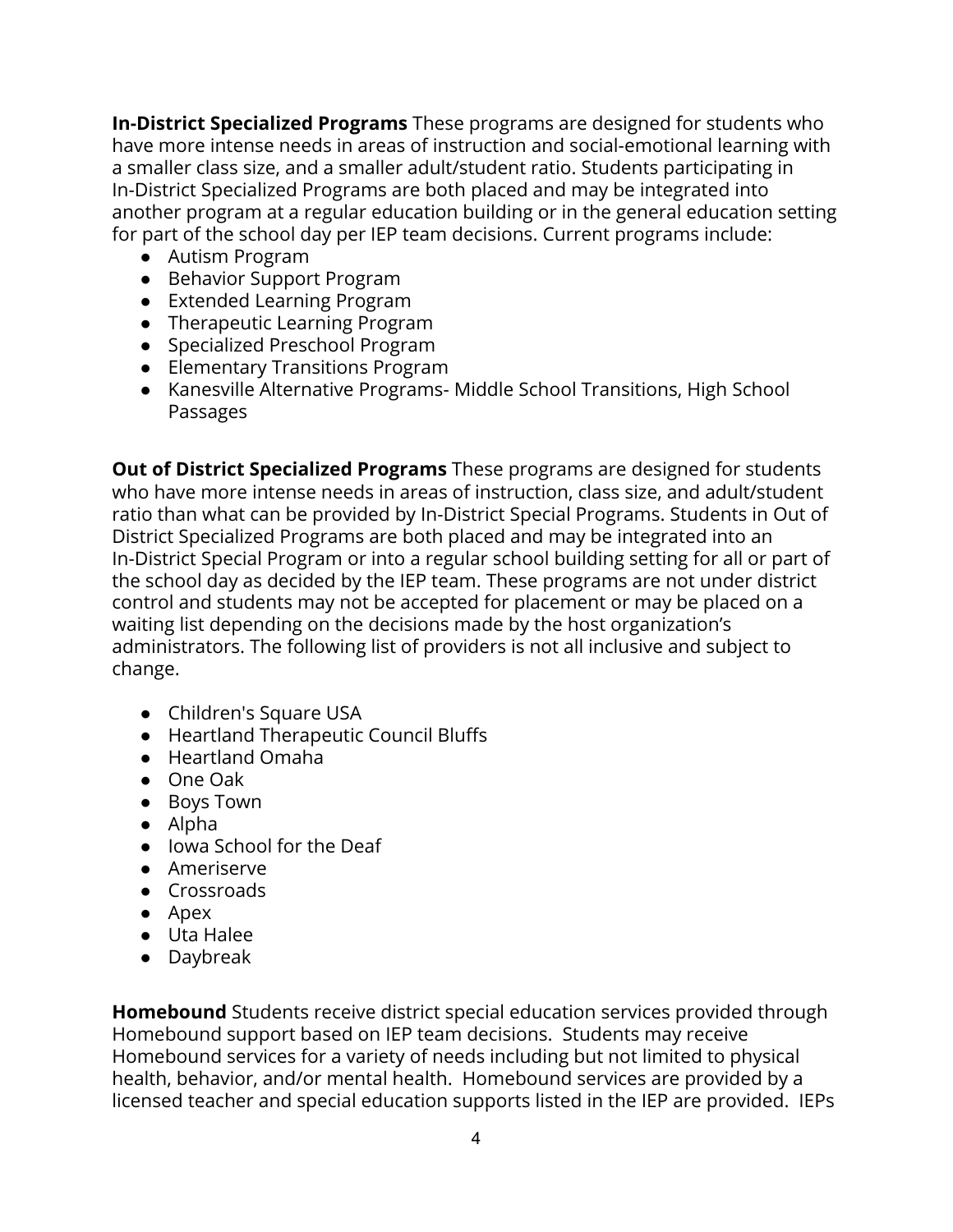may be modified by the IEP team prior to Homebound services being initiated to adjust for the learning setting. Homebound services are provided in a mutually agreed location that is most often at school after hours, at an off campus location such as the library, or at the student's home.

**Question 3**: How will caseloads of special education teachers be determined and regularly monitored?

The district special education department Core Leadership Team shall monitor and evaluate caseload (caseload compliance under Iowa Code refers to the *number of students in a classroom,* not total students on a teachers roster) data three times a year to generate norms for individual buildings and classrooms in regards to non-special program settings. Licensed and classified staff will be assigned based on district guidelines that consider classroom student numbers by class period, student levels of service, number of complex need students served in a classroom by class period, and other teacher capacity considerations that might affect IEP service fulfillment such as roster size, goal complexity, and frequency of IEP changes needed to serve students .

Allocations for In-District Special Programs follows district guidance based on initial district staff-to-student ratio norms which are lower than both Iowa Code class size requirements and national averages for urban districts. Further consideration for lower staff-to-student ratios include the number of even more intensive needs students in the program, class sizes per licensed teacher, physical room sizes, and the number of students integrated into classes outside of the special program setting. Building administrators collaborate with district special education department leadership to review their licensed and classified staff allocations with each new IEP to determine if a request for additional staffing is required.

Allocations of certified and noncertified staff are reviewed annually in the spring of each academic year through collaboration among Department of Human Resources, individual buildings, and special education department to verify staffing needs in each building and program for the beginning of the next academic school year. Modifications to caseloads (class size) can be made based on actual fall enrollment.

Early Childhood Special Education caseloads will maintain compliance with federal and state staffing requirements. These caseloads will be reviewed with each additional IEP student added.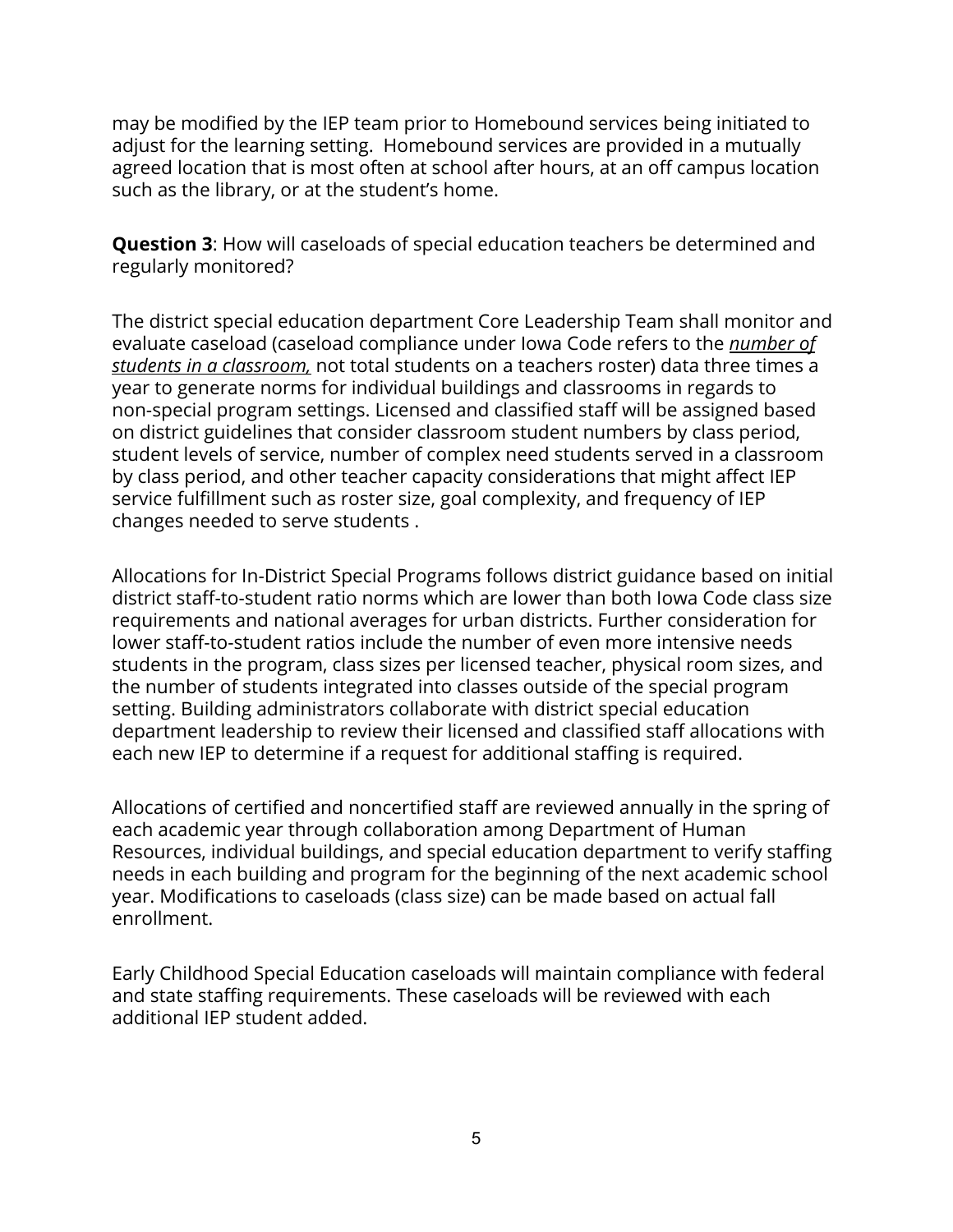The district is targeting average teacher caseloads (class size) for non-special program teachers as follows:

- 1 to 12 at the elementary level
- 1 to 15 at the middle school
- 1 to 18 at the high school level

Secondary Co-Taught classrooms are not to exceed 50% students with IEPs (having a goal, modification, accomodation for the content area or a behavior goal) of the classroom attendance roster without specific permission from the Executive Director of Special Education. The preferred target percentage is 33% if scheduling permits.

Specialized Programs begin with two paraprofessionals and further support is added based on the needs of students and teacher capacity considerations necessary to implement IEPs effectively.

Adjusted allocations will be available for buildings that indicate needs based on IEP demands. Principals will be responsible for determining duties and responsibilities of both teachers and paraeducators based on student IEPs.

When implementing specific caseloads and duties of licensed staff, the building principal shall take into account grade levels served, number of students per teacher per class period, complexity of student needs, time needed for collaboration, amount of direct instructional contact time with students, the amount of time required for supervision of paraeducators, roster size, goal complexity, and frequency of IEP changes needed to serve students, and availability of Area Education Agency (AEA) support services or other consultative resources.

The district is targeting average teacher caseloads (class size) for specialized program teachers as follows: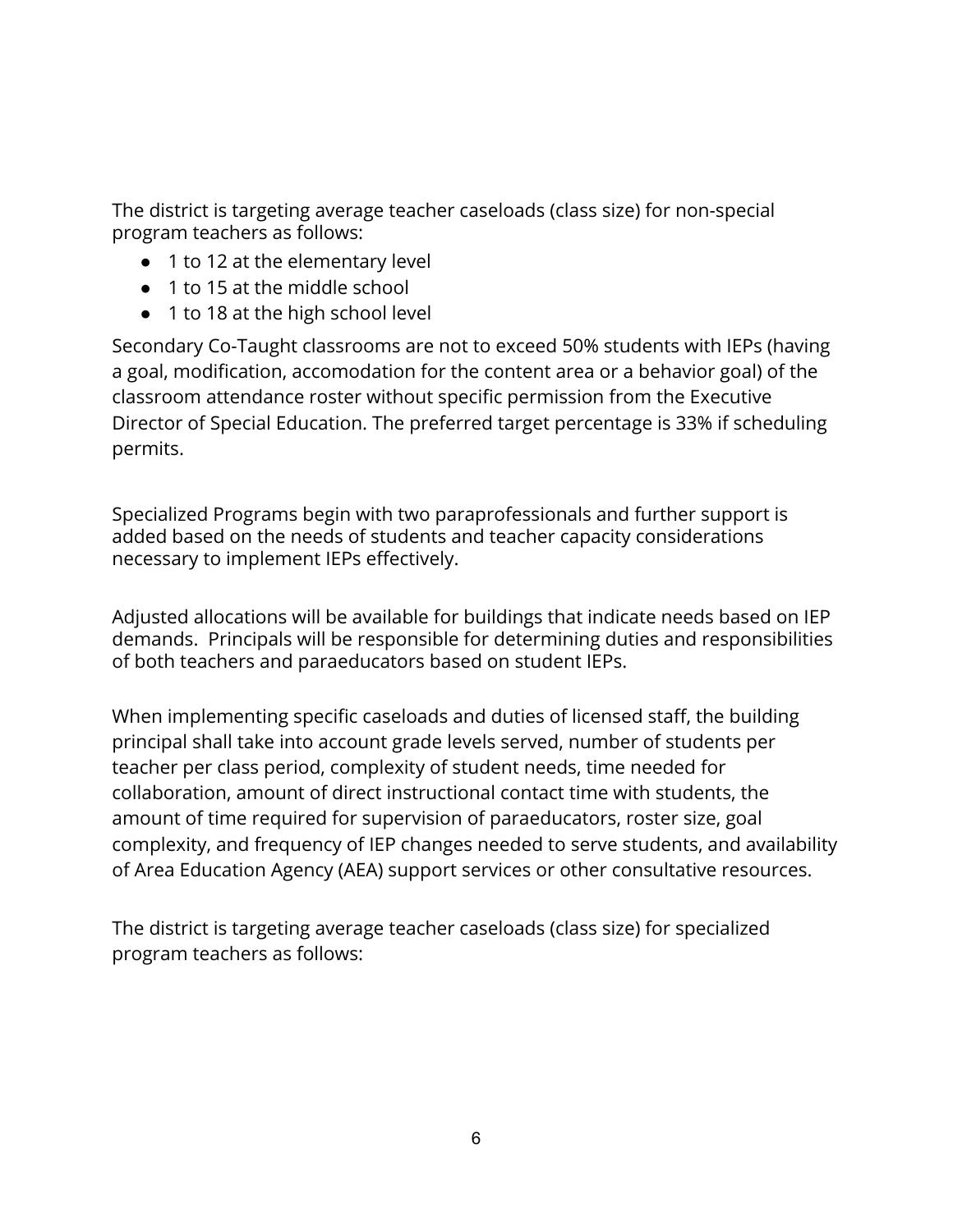# **Maximum Class Size Targets and Iowa Code Limits**

| Program                                                                                  | <b>Number of Students</b><br>with One Teacher,<br><b>Two Paraeducators</b><br><b>Targeted by CBCSD</b> | <b>Number of Students</b><br>with One Teacher,<br><b>Two Paraeducators</b><br>by State Code | <b>Consideration to</b><br><b>Add Teacher</b><br>by State Code |
|------------------------------------------------------------------------------------------|--------------------------------------------------------------------------------------------------------|---------------------------------------------------------------------------------------------|----------------------------------------------------------------|
| 9-12 Behavior Support Program                                                            | Up to 15                                                                                               | Up to 15                                                                                    | 16                                                             |
| 9-12 Extended Learning Program                                                           | Up to 10 (15 with Work<br>Experience<br>Opportunities)                                                 | Up to 15 with Work<br>Experience<br>Opportunities                                           | 11                                                             |
| 9-12 Therapeutic Learning Program                                                        | Up to 10 (15 with Work<br>Experience<br>Opportunities)                                                 | Up to 15 with Work<br>Experience<br>Opportunities                                           | 16                                                             |
| 9-12 Autism Program                                                                      | Up to 15                                                                                               | Up to 15                                                                                    | 16                                                             |
| 9-12 Autism Program (Self-Contained)                                                     | Up to 10                                                                                               | Up to 10                                                                                    | 11                                                             |
| 6-8 Behavior Support Program                                                             | Up to 12                                                                                               | Up to 15                                                                                    | 16                                                             |
| 6-8 Extended Learning Program                                                            | Up to 10                                                                                               | Up to 10                                                                                    | 11                                                             |
| 6-8 Therapeutic Learning Program                                                         | Up to 12                                                                                               | Up to 15                                                                                    | 16                                                             |
| 6-8 Autism Program                                                                       | Up to 12                                                                                               | Up to 15                                                                                    | 16                                                             |
| 6-8 Autism Program (Self-Contained)                                                      | Up to 10                                                                                               | Up to 10                                                                                    | 11                                                             |
| K-5 Behavior Support Program                                                             | Up to 10                                                                                               | Up to 12                                                                                    | 13                                                             |
| K-5 Extended Learning Program                                                            | Up to 8                                                                                                | Up to 8                                                                                     | 9                                                              |
| K-5 Therapeutic Learning Program                                                         | Up to 10                                                                                               | Up to 12                                                                                    | 13                                                             |
| K-5 Autism Program                                                                       | Up to 10                                                                                               | Up to 12                                                                                    | 13                                                             |
| K-5 Autism Program (Self-Contained)                                                      | Up to 8                                                                                                | Up to 8                                                                                     | 9                                                              |
| Passages                                                                                 | Up to 10                                                                                               | Up to 15 with work<br>experience opportunities                                              | 16                                                             |
| K-5 Transitions                                                                          | Up to 10                                                                                               | Up to 12                                                                                    | Students not<br>Long-term                                      |
| 6-12 Transitions                                                                         | Up to 12                                                                                               | Up to 15                                                                                    | Students not<br>Long-term                                      |
| Complex IEP Transitions, Out of District,<br>and Long-Term Care                          | Up to 10                                                                                               | Up to 10                                                                                    |                                                                |
| Paraeducators can be added based on individual student need based on IEP team decisions. |                                                                                                        |                                                                                             |                                                                |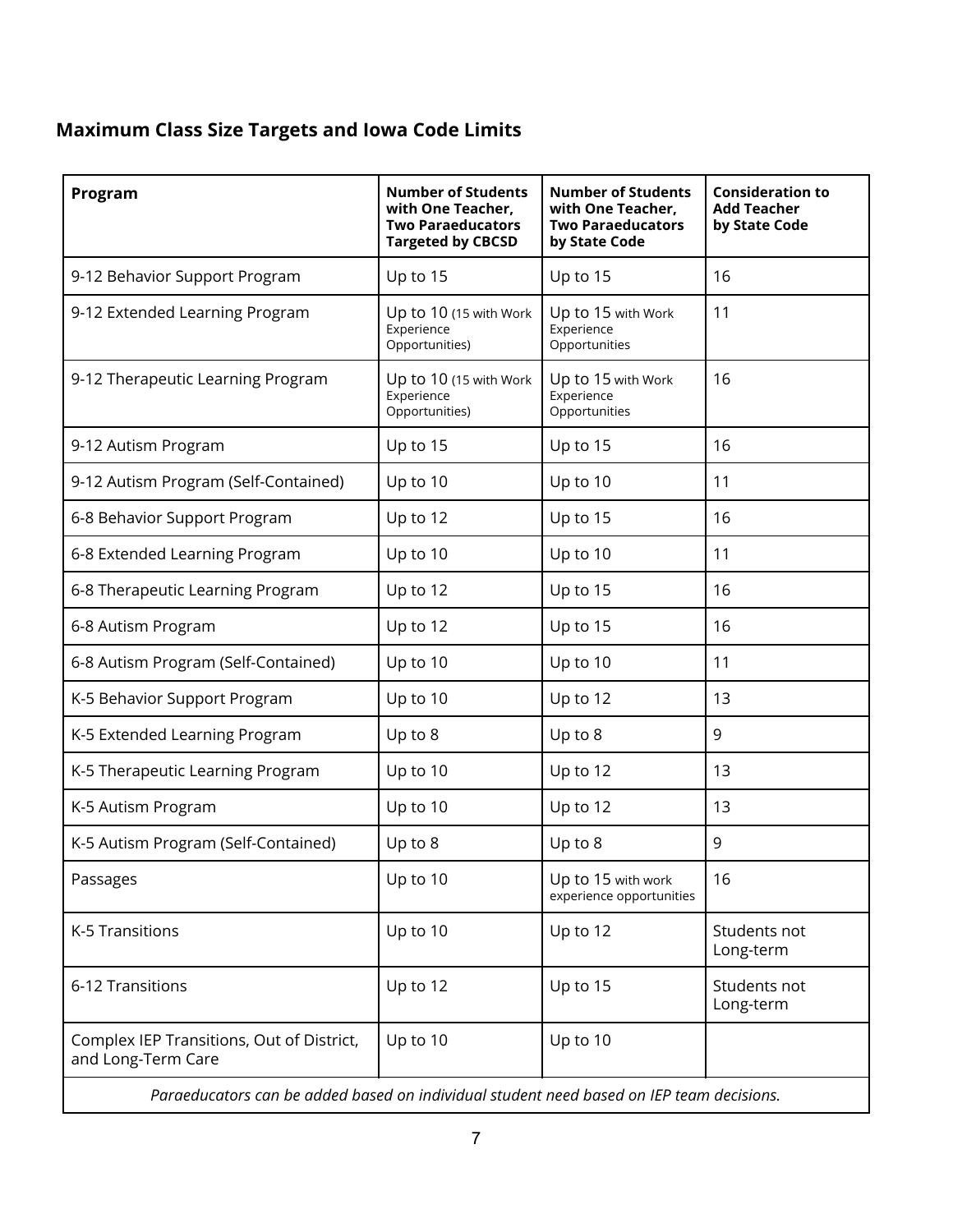**Question 4**: What procedures will a special education teacher use to resolve caseload (class size) concerns?

Step 1:

- A teacher with a caseload (class size) concern shall first bring the matter *informally* to the attention of the building principal or the principal's designee (department chair for secondary).
- Support from the district special education department Core Leadership Team will be provided upon the principal's and/or secondary chairperson's request. The Core Leadership Team will provide classroom and teacher capacity data.
- The teacher will be notified by the building principal of an action step to remedy the concern or that no solution has been determined at the informal level.

Step 2:

- If an informal review does not address the teacher's caseload concern, the teacher shall bring the matter in writing to the attention of the building principal (elementary) and Department Chair (secondary).
- The teacher requesting the review may provide relevant information to support his/her request. This information might include, but is not limited to:
	- Teacher can share complex needs of students
	- Instructional groupings as appropriate
	- IEP service capacity issues
	- Amount of time required for supervision of paraeducators- estimated average daily time
- The district special education department Core Leadership Team will supply data from IEPs, BIPs, assessments, assignments, schedule with number of students with IEPs served by class, anecdotal information, the special education department data sources, and other sources as needed and available. The special education department will assist the principal in finding an action to resolve the issue if possible.

# Step 3:

Within 15 school student contact days of receipt of the concern:

- The building principal, with the department chair for secondary, shall review the caseload of the presenting teacher in comparison to other caseloads in the building and in light of the service requirements of Individualized Education Programs.
- The principal will investigate possible resolutions at the building level. The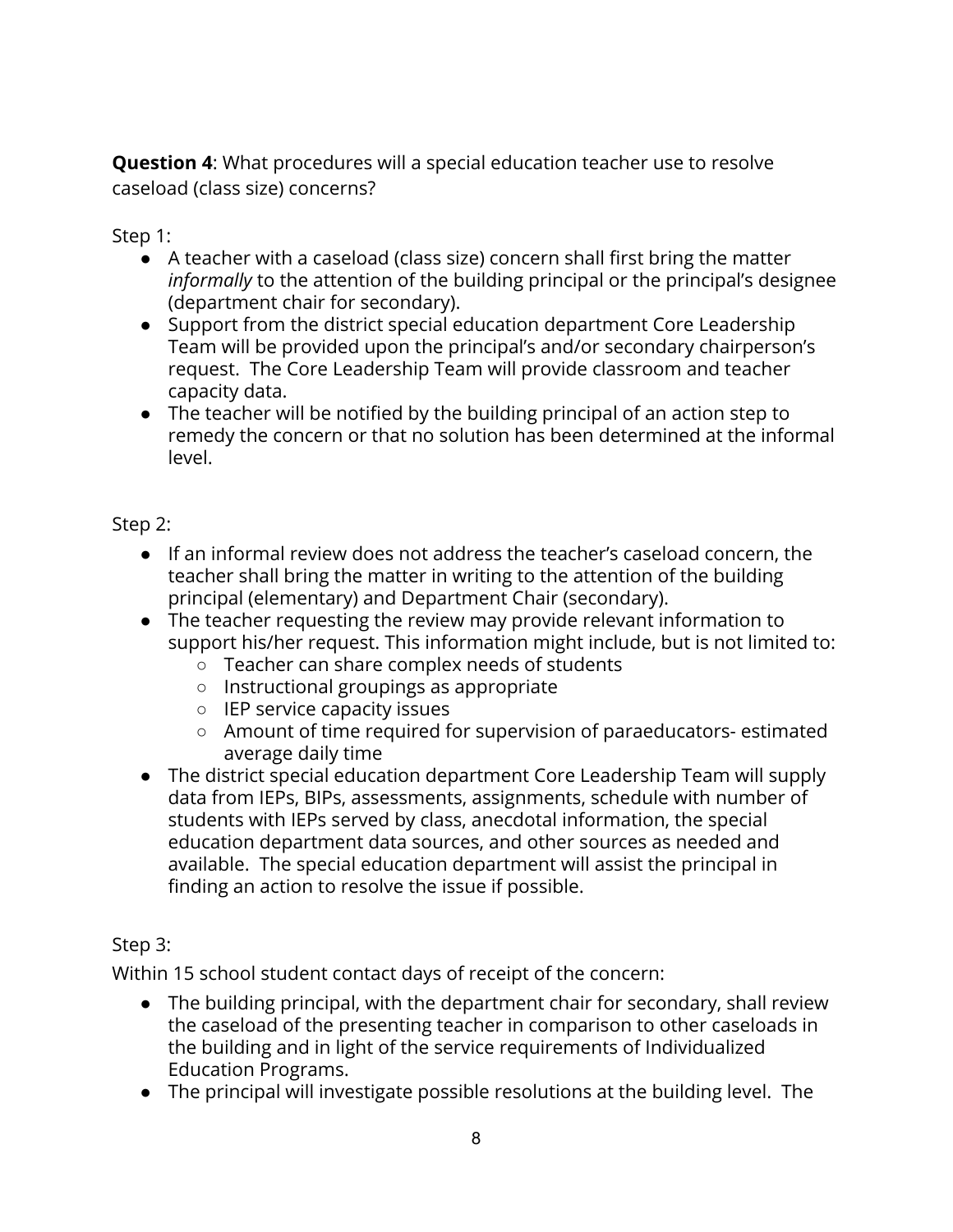district special education department Core Leadership Team will provide assistance to perform an intensive review of IEP services required and the degree of teacher capacity demands (complexity of student needs, IEP maintenance, progress monitoring etc.) associated with the IEP services required, resources available, and data collected by the teacher, building, and district.

● The principal will either implement action to resolve the concern or provide a written response to the teacher that notifies the teacher that a caseload overage was not determined to be present or that the principal is seeking a district level decision about the concern.

## Step 4:

Within 5 school days, if the building principal cannot resolve the issue at the building level and seeks a district level decision:

- The building principal shall consult with the district Executive Director of Special Education and the Green Hills Field Director or Director of Special Education overseeing the district.
	- The essential decision shall focus on the ability of the presenting teacher to deliver the services required by the Individualized Education Programs of the students.
	- The principal, in conjunction with the Field Director and the district Executive Director of Special Education Director, shall consider whether or not a problem actually exists. If a caseload problem is determined to not exist, the teacher will receive written notification of that decision from the district Executive Director of Special Education.
- Within 10 days, if there is a decision that caseload prevents the presenting teacher from providing required services, the principal will collaborate with the respective Chief of either Elementary or Secondary Education with the recommendation of the district Executive Director of Special Education and the following ^information and solutions shall be examined but not limited to:
	- Review and consideration of any or all non-IEP responsibilities.
	- Review roles of AEA support staff relative to program support and consultation.
	- Review of goals and objectives to determine progress towards reintegration of the students in special education to the general education environment.
	- Change student(s) or teacher schedule to eliminate the concern
	- Redistribute teacher responsibilities within the building
	- Redistribute students within the building
	- Add additional personnel to the classroom(s)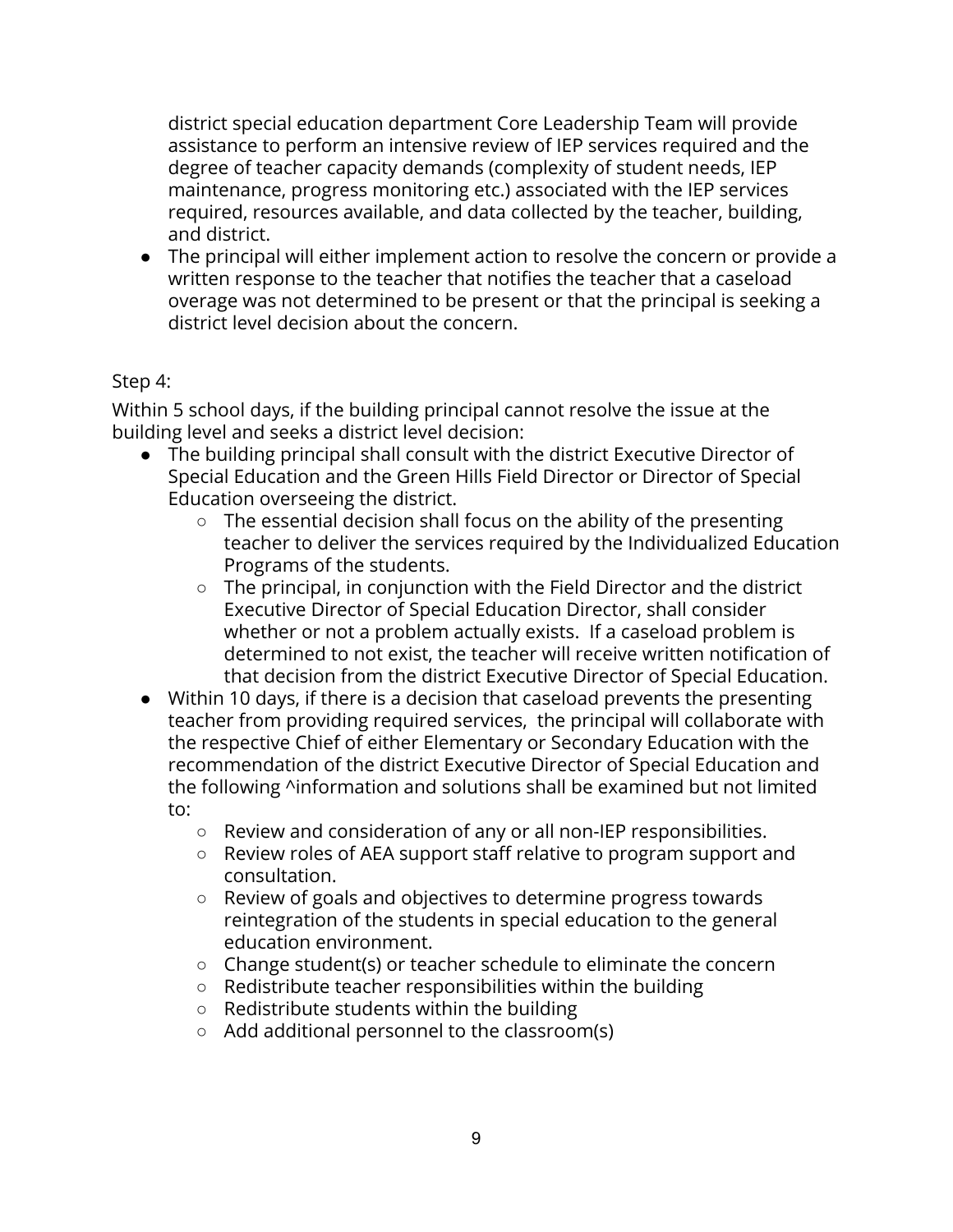## **Other Requirements:**

- If changes in the student's IEP are contemplated, the IEP team must be reconvened and the proposed changes to be discussed at the IEP meeting must be approved by the Executive Director of Special Education prior to initiating the meeting.
- Should, as an absolute last resort, a caseload resolution decision requires the movement of a student to a new room/teacher and or new building, the parents will be notified of the reason necessitating the move and the details of the move, including an individualized transition plan to reduce student stress and promote student success in the new learning environment. Parental notice should be provided as close to the decision as possible, but no less than ten school days prior to the move.
- Supplemental actions for Step 5 If no resolution has been possible at the building level:
	- The district Executive Director of Special Education shall have had prior contact with the Chief of Human Resources, the Chief Academic Officer and the Principal will have contacted either the Chief of Elementary Education or Secondary Education as appropriate for the situation.
	- The Chiefs involved, with input from the Principal and the Executive Director of Special Education will make a decision.
	- No later than 30 calendar days after the initial receipt of the concern, the building principal shall communicate to the presenting teacher the caseload review decision.

**Question 5:** How will the delivery system for eligible individuals meet the targets identified in the state's performance plan? How will the delivery system for eligible individuals address needs identified by the state in any determination made under Chapter 41? What process will be used to evaluate the effectiveness of the delivery system for eligible individuals?

The district will examine its State Performance Plan (SPP)/Annual Progress Report (APR), and State Report Card by District and Building level data to determine priorities and develop an action plan. In order to meet the State Performance Plan/Annual Progress Report (SPP/APR) goals, accountability will be addressed in the following ways:

- Individual student IEP goal progress monitoring
	- Individual student progress on IEP goals will be reviewed and discussed on a regular and ongoing basis by the special education and general education teacher(s) along with the AEA consultant/specialist and school administrator as appropriate. The purpose of this review is to determine if adequate progress is being made, if any adjustment in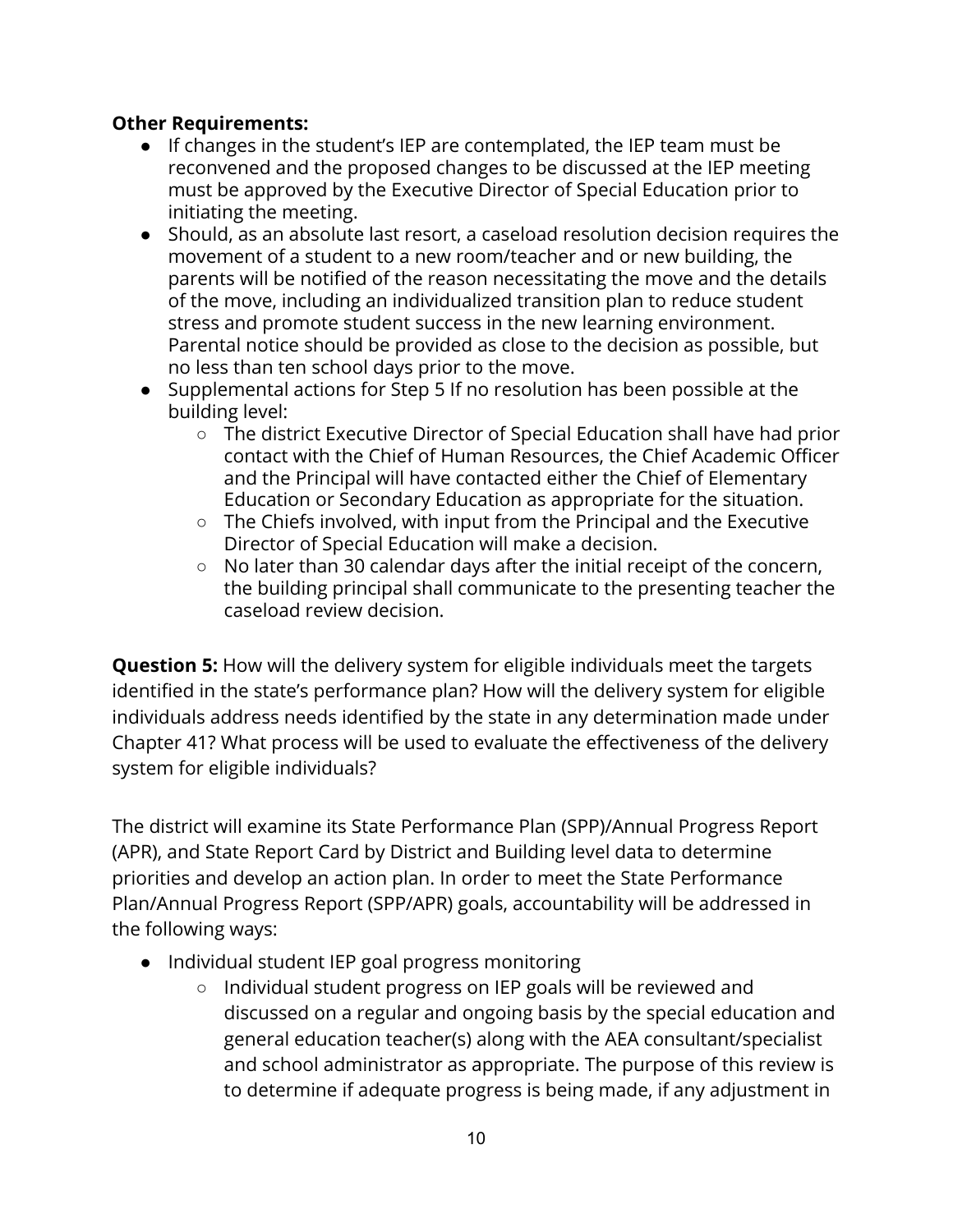instruction is needed, or if other targeted or intensive interventions are indicated. (**Note**: Changes in goals, proficiency criteria, or LRE must occur through an IEP team meeting).

- Aggregation of progress monitoring and summative evaluations for groups of students at both school and district levels
	- Each school in the district will review student progress monitoring, formative, or summative evaluations on a regular and on-going basis. The IEP subgroup performance in both reading and math will be reviewed and discussed by grade level teams which include both general and special education teachers. Subgroup achievement, growth, and the achievement gap will be included as items for discussion and planning. Schools with a subgroup achievement gap will develop a school-based plan to close the achievement gap by grade level in each school.
- Examination of disaggregated subgroup achievement and SPP/APR and State Report Card at District and Building Level data
	- At the district level, IEP subgroup data for each school, along with the plans as described above, will be reviewed on an annual basis by the district's leadership team. IEP student data will also be disaggregated and examined by school building level for all schools elementary, middle, and high. In addition, the district will examine their SPP/APR and State Report Card data to determine priorities and develop an action plan as needed. If the district meets SPP/APR requirements, both procedural and performance, the delivery system will be considered effective. If the district does not meet requirements, the district will work in collaboration with the State and AEA to identify methods and implement improvements.

## **Definitions and Abbreviations:**

AEA- Area Education Agency-a state agency that partners with public and nonpublic schools to help students, school staff, parents and communities meet educational challenges

APR- Annual Progress Report-identifies the progress the district has made to meet the requirements of the State Performance Plan

BRT- Behavior Response Team- a team consisting of a behavior consultant and para-professionals that are scheduled by the Special Education Coordinator or Directors to provide emergency crisis support for building administrators and staff